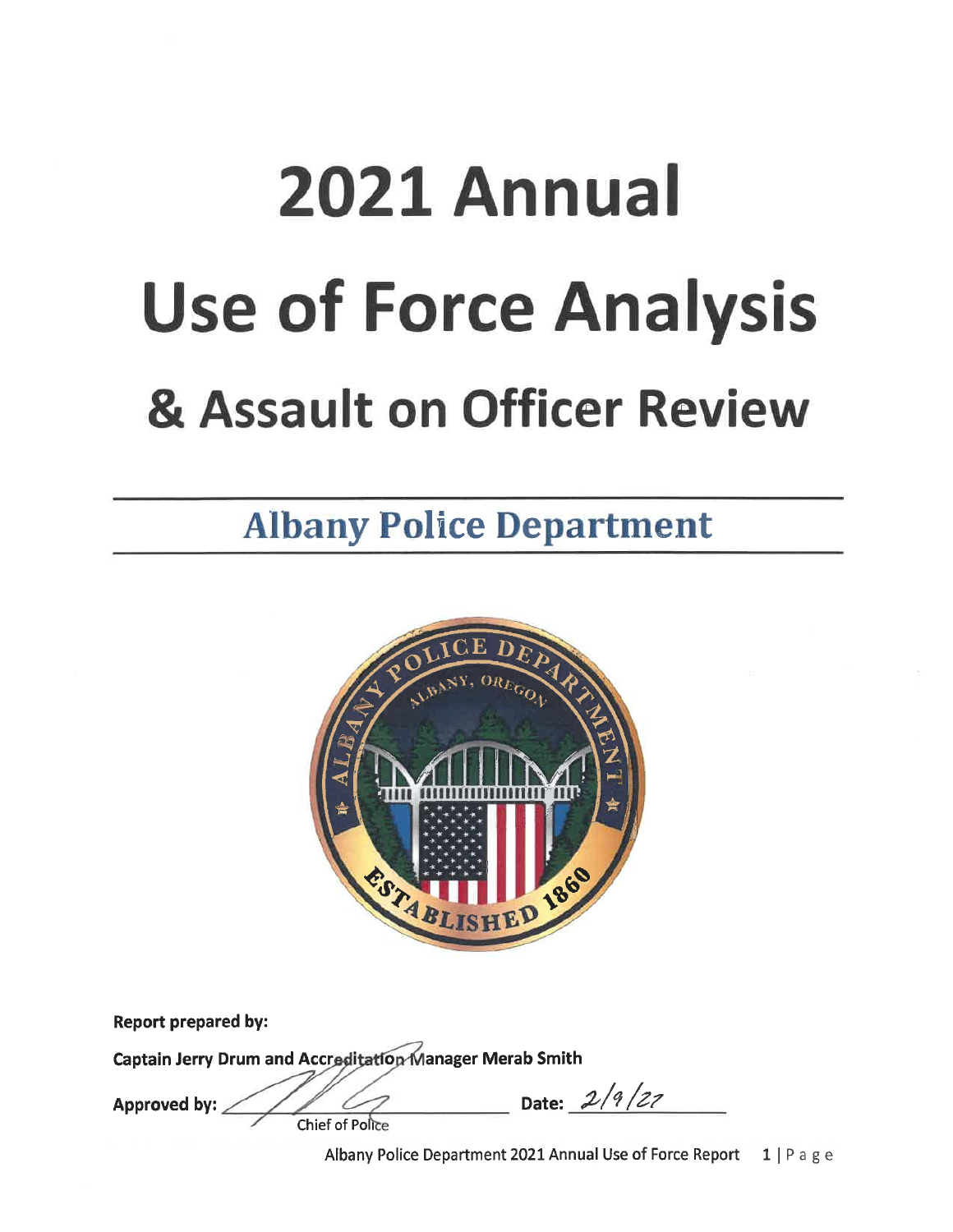# **Introduction**

The Albany Police Department conducts an annual analysis of its use of force activities every calendar year. This report includes an analysis of department policy and practices as well as a review of assaults on sworn officers as required by CALEA standards 4.2.4 and 4.2.5. The use of force incidents analyzed are officer responses to calls with a display of force requiring a supervisor's review and report per the department's Use of Force Policy 240.

A review of incidents of force may reveal patterns or trends that could indicate training needs, equipment upgrades, policy modifications, and/or disciplinary actions. The process of collecting and reviewing the reports is also critical to this analysis.

This use of force analysis was completed using Albany Police Department data from 2019, 2020, and 2021. The Albany Police Department used force in 263 incidents in 2019, 166 incidents in 2020, and 172 incidents in 2021. Data analyzed for this report include the following:

- Classification of Initiating Call (what officers responded to)
- Breakdown and Comparison by Gender, Race, and Age
- Resistance Encountered by Officers
- Type of Force Used
- Total Arrests and Calls for Service versus Total Use of Force Incidents
- Day and Time of Incident
- Injuries to Any Person Including Officers

# **Synopsis**

The 2021 Use of Force Report was completed using the Albany Police Department's use of force database. The Albany Police Department (APD) responded to 31,643 calls, resulting in 5,030 arrests, with only 172 incidents requiring use of force as defined by the Albany Police Department. It is important to note that the Department of Public Safety Standards and Training (DPSST) and many agencies across the country do not include "handgun displayed" as a formal use of force for reporting purposes. In July 2020, APD changed the policy regarding display of firearm. The previous policy required officers to report a use of force anytime they unholstered their firearm. The new policy language states, "Display of firearm is defined as the pointing of an officer's firearm at a person as a means to gain compliance or in reasonable anticipation of use of deadly force." This policy change reduced the number of use of force reports for handgun display.

This analysis revealed the uses of force over the past three years are relatively consistent, between 166 and 263 incidents. The decline between 2019 and 2020 is partially attributed to the new definition of handgun display. It was determined that when comparing the volume of calls for service and actual arrests made by the Albany Police Department to the number of use of force incidents, only 3.4 percent of arrests required use of force and .54 percent of all calls for service required use of force.

Officers use de minimis force whenever possible. De minimis force is defined as a physical interaction meant to separate, guide, and/or control without the use of formal control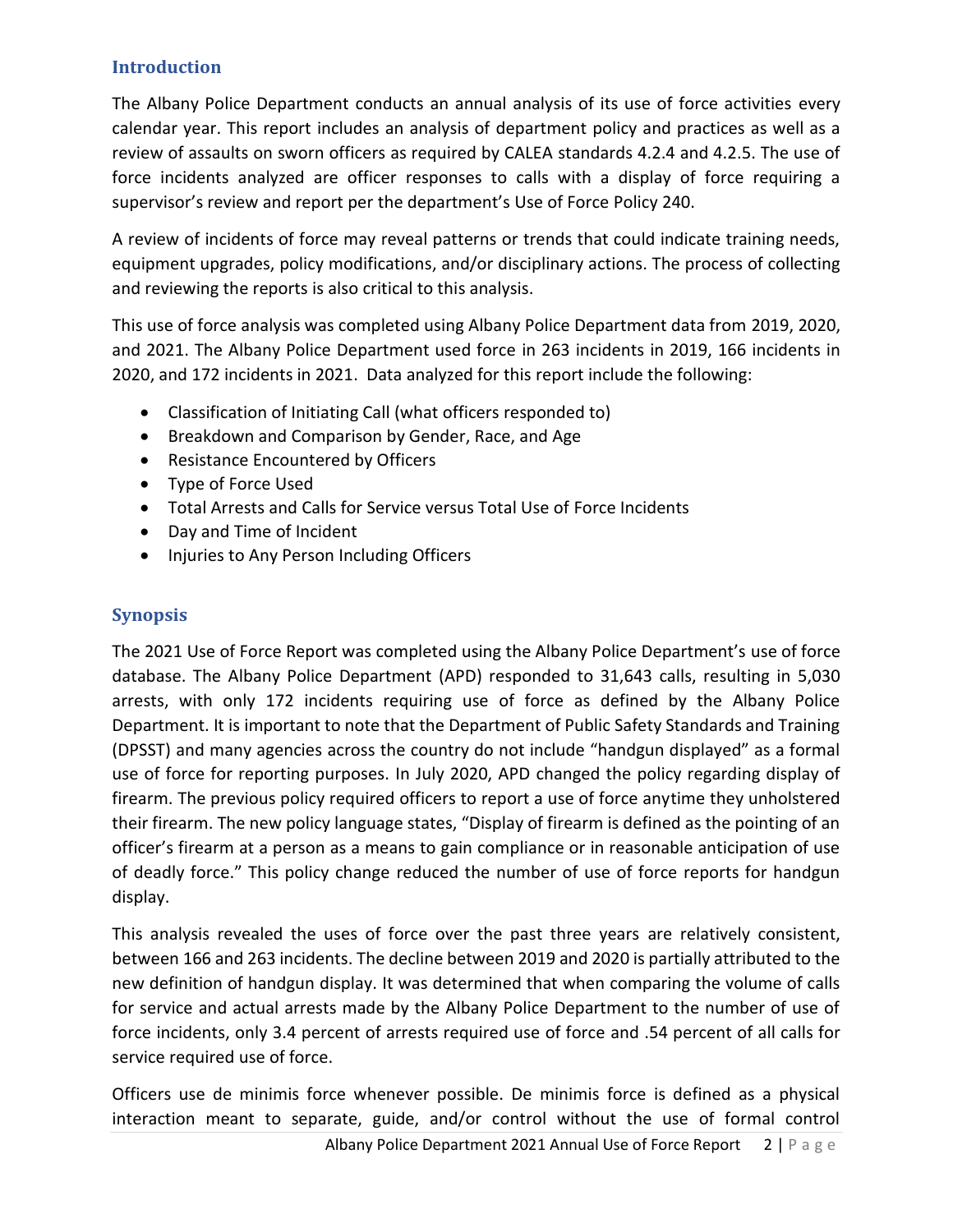techniques or other techniques that are intended to, or reasonably likely to cause any pain or injury. The use of force requires notification and report when physical force, except de minimis force, is used.

The analysis reveals that sworn officers of the Albany Police Department have effectively responded with physical force in compliance with department policy and legal standards.

# **Quarterly Reports**

Beginning in 2020, APD started compiling quarterly use of force reports. These reports offer much of the same information that the annual report offers. The quarterly reports are designed to provide supervisors and training coordinators with information regarding use of force incidents. This information is be utilized to identify patterns or trends that could indicate training needs, equipment upgrades, and/or policy modifications.

# **Policy Review and Revisions**

The Use of Force Policy 240 is continuously reviewed for accuracy to ensure department policy aligns with current best practice and updated laws. The policy was last revised on October 4, 2021. Changes to the use of force policy included adding language provided by the Commission on Accreditation for Law Enforcement Agencies (CALEA) regarding the duty to intervene. The use of force policy was also revised on March 24, 2021. This revision added the that a use of force form shall by complete by each officer per use of force incident. Prior to this policy change, officers were able to complete combined use of force reports when other officers were present.

The Albany Police Department follows best practices set by the Police Executive Research Forum (PERF). PERF created the [Guiding Principles on Use of Force](https://www.policeforum.org/assets/30%20guiding%20principles.pdf) in 2016. Our policies and practices reflect PERF's 30 Guiding Principles on Use of Force. No additional changes are recommended at this time. Our department policies are available to the public via our website at [https://www.cityofalbany.net/police/about/apd-policies.](https://www.cityofalbany.net/police/about/apd-policies)

#### **Impacts of the Pandemic**

The largest contributing factor to the decline in use of force is due to the COVID-19 pandemic. The Linn County Jail placed restrictions on the number of inmates that are housed at any given time. Due to these restrictions, officers are not taking physical custody of arrestees in many incidents. In lieu of arrest, officers are issuing citations to appear in court for their criminal charges. These changes affected physical arrests in 2020 and 2021.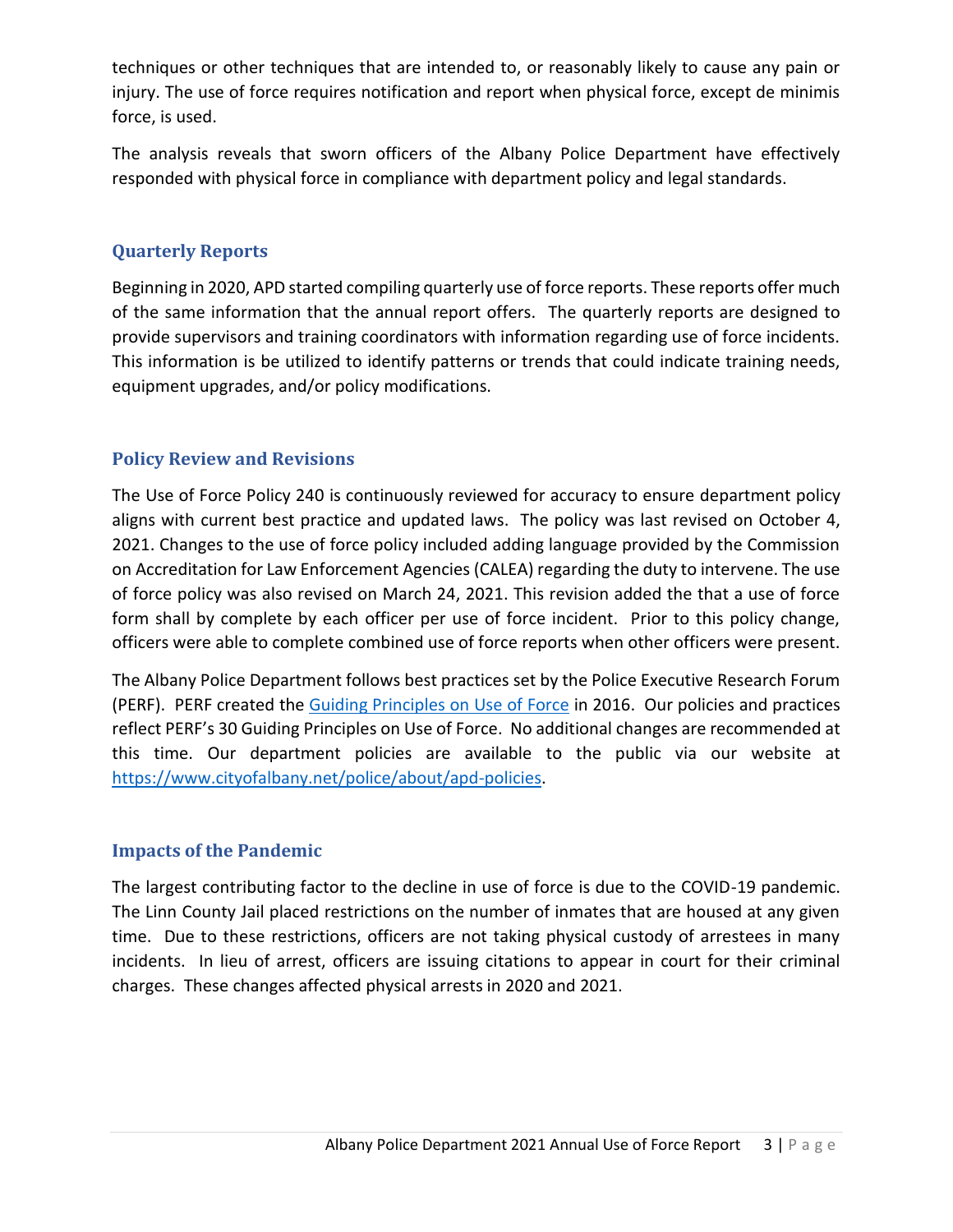# **Classification of Initiating Call**

The following information outlines the types of calls that initiated the need for use of force by the Albany Police Department. Due to the large number of call types, this information has been condensed into eight categories.

**Fight or Disturbance:** Assault, Disorderly Conduct, Interfering, Resisting Arrest, Domestic, Harassment, Menacing, Weapons.

**Assist Other Agency/Warrant:** Warrants served by the Department, or while assisting other agencies.

**Traffic:** Traffic Crime, DUII, Pursuit, Elude, Hit & Run, Careless Driving.

**Property Crime:** Burglary, Theft, Criminal Mischief, Fraud, Shoplifting, Stolen or Recovered Vehicle.

**Mental Health or Suicidal:** Emotionally Disabled Person, Suicidal Subject, Police Officer Hold.

**Drug Related:** Narcotics warrant or any other incident where drugs were a primary causal factor.

**Other:** Miscellaneous Crime, Warrant, Welfare Check, Public Indecency, Trespass, Curfew, Exclusion, Restraining Order Violation, Sex Offense, Runaway, Suspicious Person, Suspicious Circumstances, Reckless Endangering, MIP, Robbery, Animal Complaints.

**Other - Multiple Offenses:** This category references situations where more than one type of call initiated the use of force. No specific call types are listed here as all fall into another category when separated.

| <b>Classification of Initiating Call</b> | 2019 | 2020             | 2021     | 2019   | 2020    | 2021    |
|------------------------------------------|------|------------------|----------|--------|---------|---------|
| <b>Fight or Disturbance</b>              | 67   | 49               | 52       | 25.5%  | 29.5%   | 30.2%   |
| Assist Other Agency/Warrant              | 80   | 36               | 37       | 30.4%  | 21.7%   | 21.5%   |
| Traffic                                  | 21   | 9                | 20       | 8.0%   | 5.4%    | 11.6%   |
| <b>Property Crime</b>                    | 33   | 30               | 16       | 12.5%  | 18.1%   | 9.3%    |
| Mental Health or Suicidal                | 10   | 6                | 11       | 3.8%   | 3.6%    | 6.4%    |
| Drug Related                             | 18   | 7                | 1        | 6.8%   | 4.2%    | 0.6%    |
| <b>Other</b>                             | 30   | 29               | 35       | 11.4%  | 17.5%   | 20.3%   |
| Other - Multiple Offenses                | 4    | $\boldsymbol{0}$ | $\theta$ | 1.5%   | $0.0\%$ | $0.0\%$ |
| <b>Total Responses</b>                   | 263  | 166              | 172      | 100.0% | 100.0%  | 100.0%  |

This information provides the reason for the initial call type. APD also tracks how many incidents involved a subject experiencing a mental health crisis. Even though 11 calls were initially dispatched as mental health calls, there were a total of 28 use of force incidents in 2021 that involved a person experiencing a mental health crisis.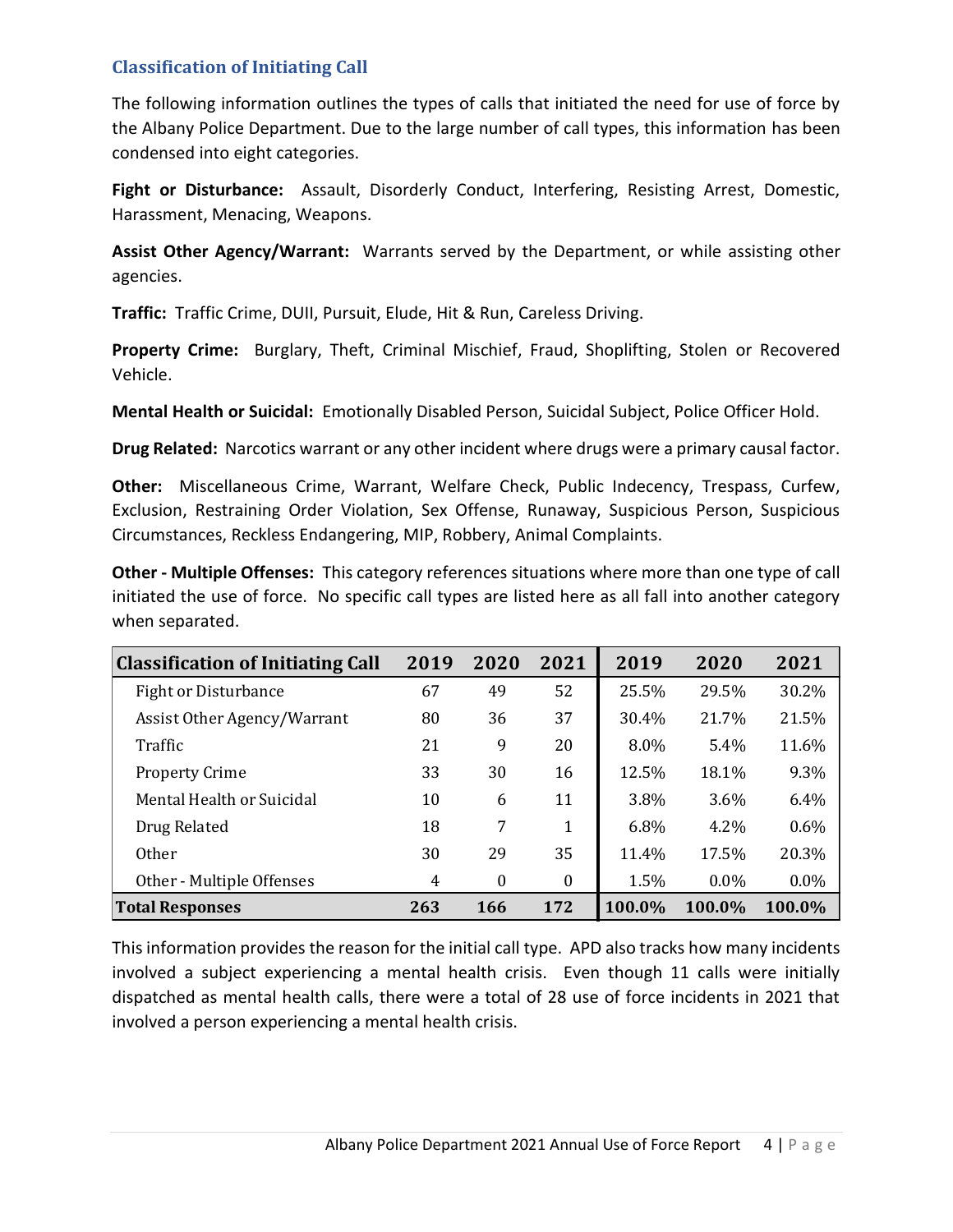# **Breakdown and Comparison by Gender, Race, and Age**

There were 172 total incidents of use of force, but some of those incidents involved multiple subjects. In 2021, there were 182 subjects that had force used against them. The male to female ratio for use of incidents has remained relatively consistent over the past three years.

| Gender |     | 2019   |     | 2020       |    | 2021       |
|--------|-----|--------|-----|------------|----|------------|
| Male   | 225 | 77.6%  | 142 | 80.2%      |    | 148 81.3%  |
| Female | 65  | 22.4%  |     | 35 19.8%   | 34 | 18.7%      |
| Total  | 290 | 100.0% |     | 177 100.0% |    | 182 100.0% |

Use of force incidents have remained relatively consistent regarding race of the subject over the past three years. The most recent Census information for the City of Albany was reported on July 1, 2021. The Census information states the City of Albany demographics are: 86.6% White, 12.6% Hispanic, 1.8% Asian/Pacific Islander, 1.1% Native American, and 0.5% Black.

| Race                   |     | 2019    |     | 2020    |                  | 2021       |
|------------------------|-----|---------|-----|---------|------------------|------------|
| White                  | 248 | 85.5%   | 146 | 82.5%   | 151              | 83.0%      |
| Hispanic               | 22  | 7.6%    | 18  | 10.2%   | 21               | 11.5%      |
| <b>Black</b>           | 16  | 5.5%    | 8   | 4.5%    | 10               | 5.5%       |
| Native American        | 2   | $0.7\%$ | 3   | 1.7%    | $\boldsymbol{0}$ | $0.0\%$    |
| Asian/Pacific Islander | 2   | $0.7\%$ | 1   | $0.6\%$ | $\overline{0}$   | $0.0\%$    |
| Unknown                | 0   | $0.0\%$ | 1   | $0.6\%$ | $\theta$         | $0.0\%$    |
| Total                  | 290 | 100.0%  | 177 | 100.0%  |                  | 182 100.0% |

The age of subjects involved in use of force incidents has remained relatively consistent over the past three years.

| Age            | 2019 |         | 2020 |        | 2021 |        |
|----------------|------|---------|------|--------|------|--------|
| 17 and Younger | 15   | 5.2%    | 5    | 2.8%   | 10   | 5.5%   |
| $18 - 20$      | 25   | 8.6%    | 5    | 2.8%   | 10   | 5.5%   |
| $21 - 30$      | 100  | 34.5%   | 65   | 36.7%  | 51   | 28.0%  |
| $31 - 40$      | 68   | 23.4%   | 56   | 31.6%  | 64   | 35.2%  |
| $41 - 50$      | 53   | 18.3%   | 28   | 15.8%  | 26   | 14.3%  |
| $51 - 60$      | 18   | $6.2\%$ | 16   | 9.0%   | 18   | 9.9%   |
| 60 and Older   | 11   | 3.8%    | 2    | 1.1%   | 3    | 1.6%   |
| Total          | 290  | 100.0%  | 177  | 100.0% | 182  | 100.0% |

Albany Police Department 2021 Annual Use of Force Report  $5 | P a g e$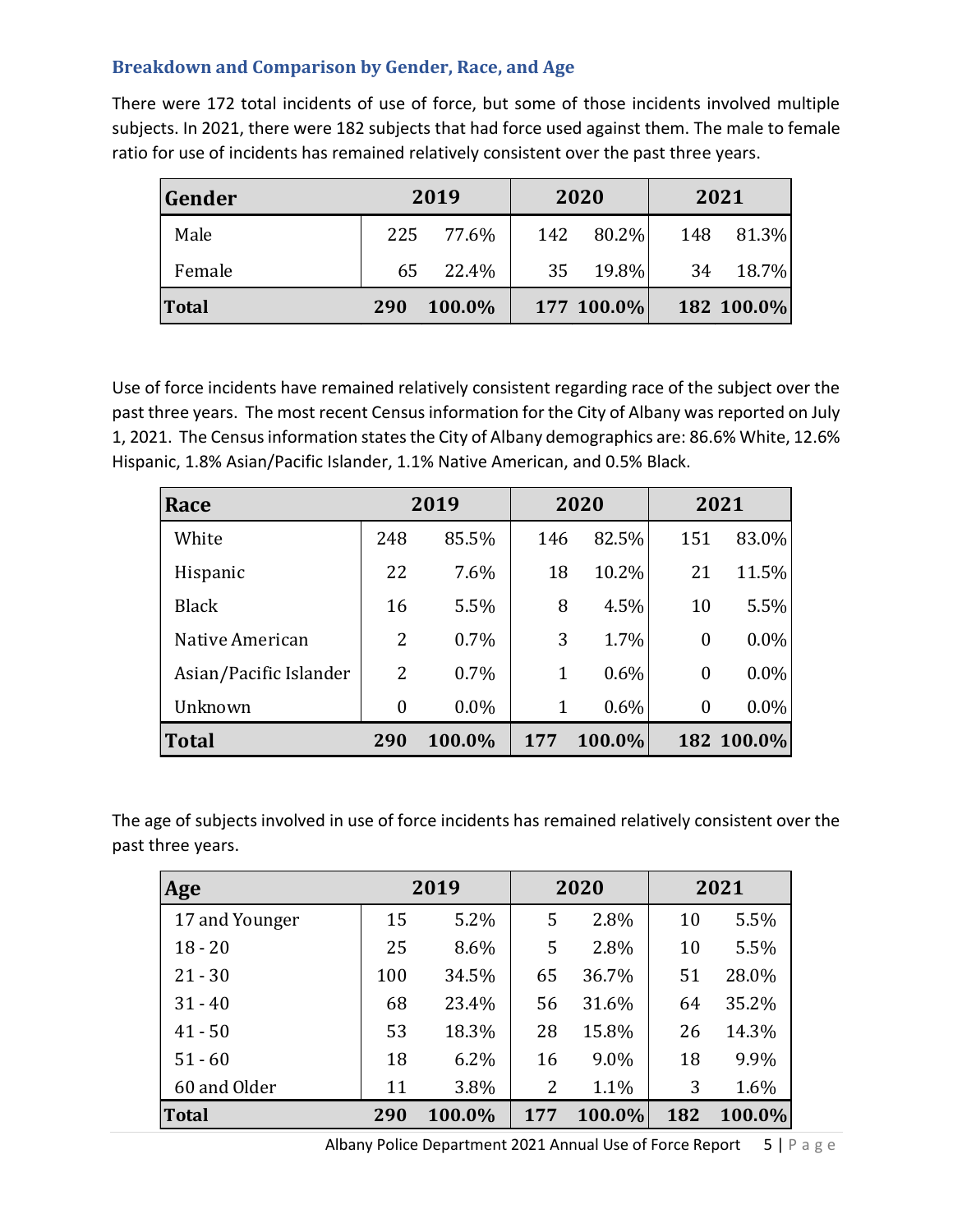#### **Resistance Encountered by Officers**

The resistance encountered by officers is broken down into 18 different categories, many of which are seldom encountered. The category 'Other' has been highly utilized in the past but shows a significant decline in 2020. However, an increase is noted in 2021 due to reporting changes. In reviewing what factors are listed in the other category, it was discovered that many instances have multiple resistance factors or variable risk factors. Beginning in the third quarter of 2021, two new categories were added to this list: high-risk subject and active resistance. For the purposes of being consistent with previously years data, these were added to the other category for 2021. The 2022 annual use of force report will include a full year of data reporting with those added categories. Due to the relatively low number of some encounters, small differences in data points can sometimes indicate large percentage changes in the data. Changes in the data, positive or negative, are not always an accurate indicator of a trend or a result of officer actions.

| <b>Resistance</b>          | 2019             | 2020             |                  | 2021    |
|----------------------------|------------------|------------------|------------------|---------|
| Verbally Aggressive        | 165              | 97               | 99               | 17.8%   |
| Push/Shove/Pull            | 68               | 72               | 57               | 10.3%   |
| <b>Fighting Stance</b>     | 47               | 40               | 48               | 8.6%    |
| Passive Resistance         | 126              | 62               | 49               | 8.8%    |
| Attempt to Escape          | 71               | 54               | 68               | 12.3%   |
| Other                      | 189              | 49               | 110              | 19.8%   |
| Hiding/Barricaded          | $\theta$         | 27               | 20               | 3.6%    |
| Elude on Foot/Bicycle      | 57               | 38               | 32               | 5.8%    |
| Leg/Knee/Foot Strike       | 21               | 15               | 8                | 1.4%    |
| Hand/Elbow Strike          | 11               | 10               | 5                | $0.9\%$ |
| <b>Stabbing Instrument</b> | 11               | 14               | 11               | 2.0%    |
| Elude Vehicle              | 30               | 18               | 21               | 3.8%    |
| Suicidal                   | 17               | 11               | 13               | 2.3%    |
| Firearm - Handgun          | 10               | 8                | 6                | 1.1%    |
| <b>Impact Weapon</b>       | 7                | $\mathbf{1}$     | 8                | 1.4%    |
| Firearm - Shotgun          | 3                | $\boldsymbol{0}$ | $\boldsymbol{0}$ | $0.0\%$ |
| Firearm - Rifle            | $\mathbf{1}$     | 2                | $\boldsymbol{0}$ | $0.0\%$ |
| OC Chemical Spray          | $\boldsymbol{0}$ | $\boldsymbol{0}$ | 0                | $0.0\%$ |
| <b>Total</b>               | 834              | 518              | 555              | 100.0%  |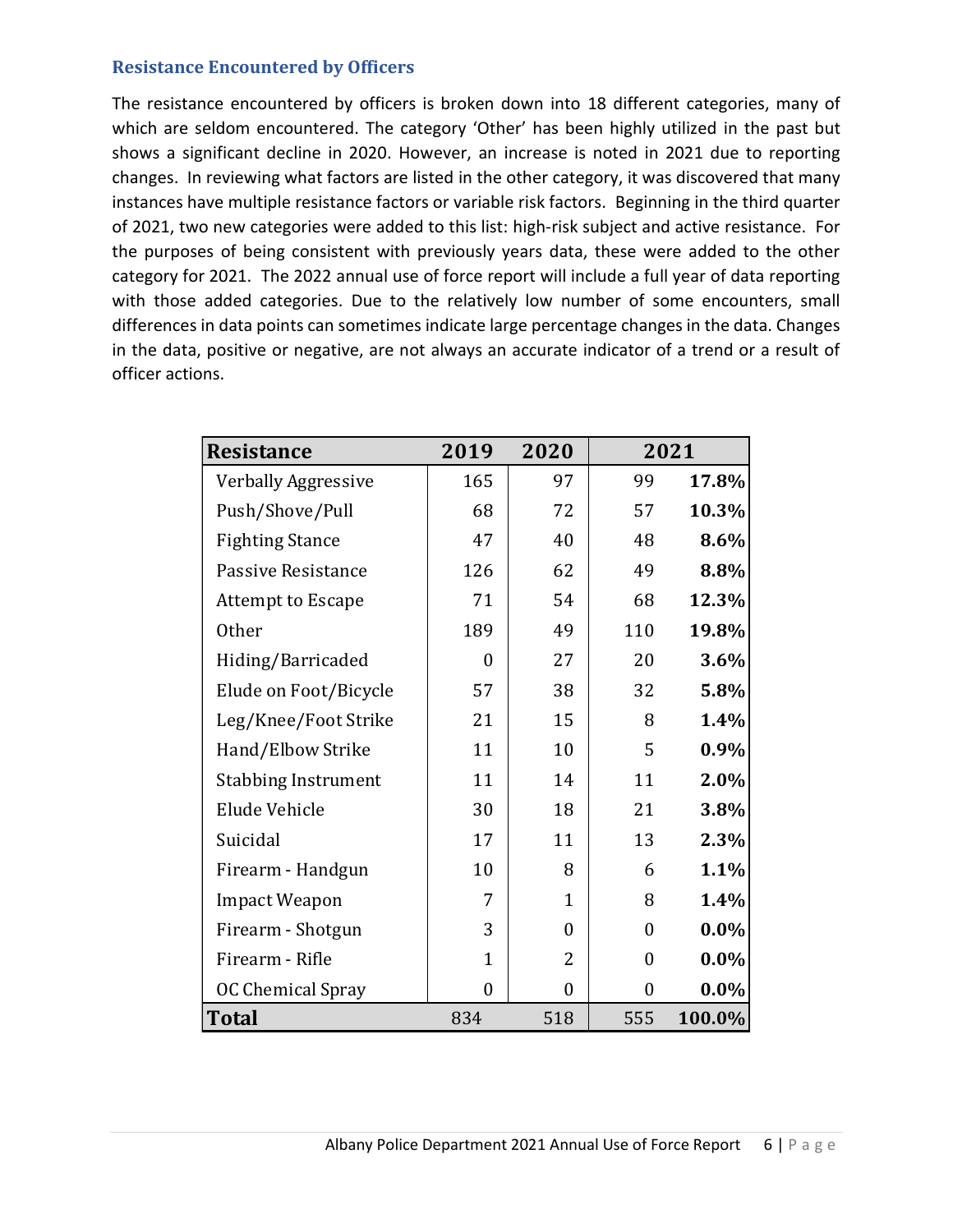# **Type of Force Used**

The type of force used by officers is broken down into 28 different categories. There is a significant decrease in total types of force used from 2019 to 2020. The handgun display change in 2020 was mentioned earlier in this report. As well as officers were duplicating their reporting of display and deploy. Officers now only report on the final use of force, such as if they displayed their taser and then deployed the taser, taser deploy would be selected, rather than deploy and display.

This was the first year since 2014. That an officer fired a handgun when using force. The incident is described in detail later in this report.

Display of a weapon is defined as the pointing of an officer's firearm or less lethal weapon at a person as a means to gain compliance. Due to the relatively low number of some uses, small differences in data points can sometimes indicate large percentage changes in the data. Changes in the data, positive or negative, are not always an accurate indicator of a trend or a result of officer actions.

|                           | 2019             | 2020             | 2021           |         |
|---------------------------|------------------|------------------|----------------|---------|
| <b>Type of Force Used</b> | <b>Times</b>     | <b>Times</b>     | Times          | 2021    |
|                           | <b>Used</b>      | Used             | Used           |         |
| 40mm LL Display           | 13               | 13               | 7              | 1.8%    |
| 40mm LL Deploy            | 4                | 3                | $\theta$       | $0.0\%$ |
| Arm Bar/Takedown          | 38               | 34               | 26             | 6.8%    |
| <b>ASP Baton Deploy</b>   | $\mathbf{0}$     | $\overline{2}$   | 2              | 0.5%    |
| <b>ASP Baton Display</b>  | 1                | $\mathbf{1}$     | $\theta$       | $0.0\%$ |
| <b>Bent Wrist Lock</b>    | 4                | 27               | 31             | 8.2%    |
| Carbine Display           | 20               | 9                | 10             | 2.6%    |
| <b>Carbine Deploy</b>     | $\boldsymbol{0}$ | $\mathbf{0}$     | $\theta$       | $0.0\%$ |
| <b>Escort Hold</b>        | 19               | 14               | 32             | 8.4%    |
| <b>Focused Blow</b>       | 32               | 19               | 12             | 3.2%    |
| Hair Hold Takedown        | 7                | 4                | 4              | 1.1%    |
| Handgun Display           | 107              | 65               | 67             | 17.6%   |
| Handgun Fired             | $\boldsymbol{0}$ | $\boldsymbol{0}$ | $\mathbf{1}$   | 0.3%    |
| K-9 Bite                  | 4                | 7                | $\overline{2}$ | 0.5%    |
| K-9 Deploy                | 13               | 5                | 14             | 3.7%    |
| K-9 Display               | 13               | 4                | $\overline{2}$ | 0.5%    |
| Leg Sweep                 | 23               | 14               | 11             | 2.9%    |
| Mandibular Pressure Point | 3                | $\overline{2}$   | $\overline{2}$ | 0.5%    |
| O.C. Deploy               | $\boldsymbol{0}$ | $\mathbf{0}$     | $\mathbf{0}$   | $0.0\%$ |
| O.C. Spray Display        | $\overline{0}$   | $\mathbf{0}$     | $\mathbf{1}$   | 0.3%    |
| <b>Other</b>              | 10               | 17               | 12             | 3.2%    |
| Push/Shove                | 1                | 5                | 30             | 7.9%    |
| Shotgun Display           | 4                | 3                | $\mathbf{1}$   | 0.3%    |
| Subclavian/Shoulder Lock  | $\overline{2}$   | $\overline{2}$   | 7              | 1.8%    |
| Tackle/Takedown           |                  | 12               | 24             | 6.3%    |
| <b>Taser Deploy</b>       | 44               | 33               | 21             | 5.5%    |
| <b>Taser Display</b>      | 112              | 51               | 33             | 8.7%    |
| <b>Wrap Restraint</b>     | 43               | 29               | 28             | 7.4%    |
| <b>TOTAL</b>              | 517              | 375              | 380            | 100.0%  |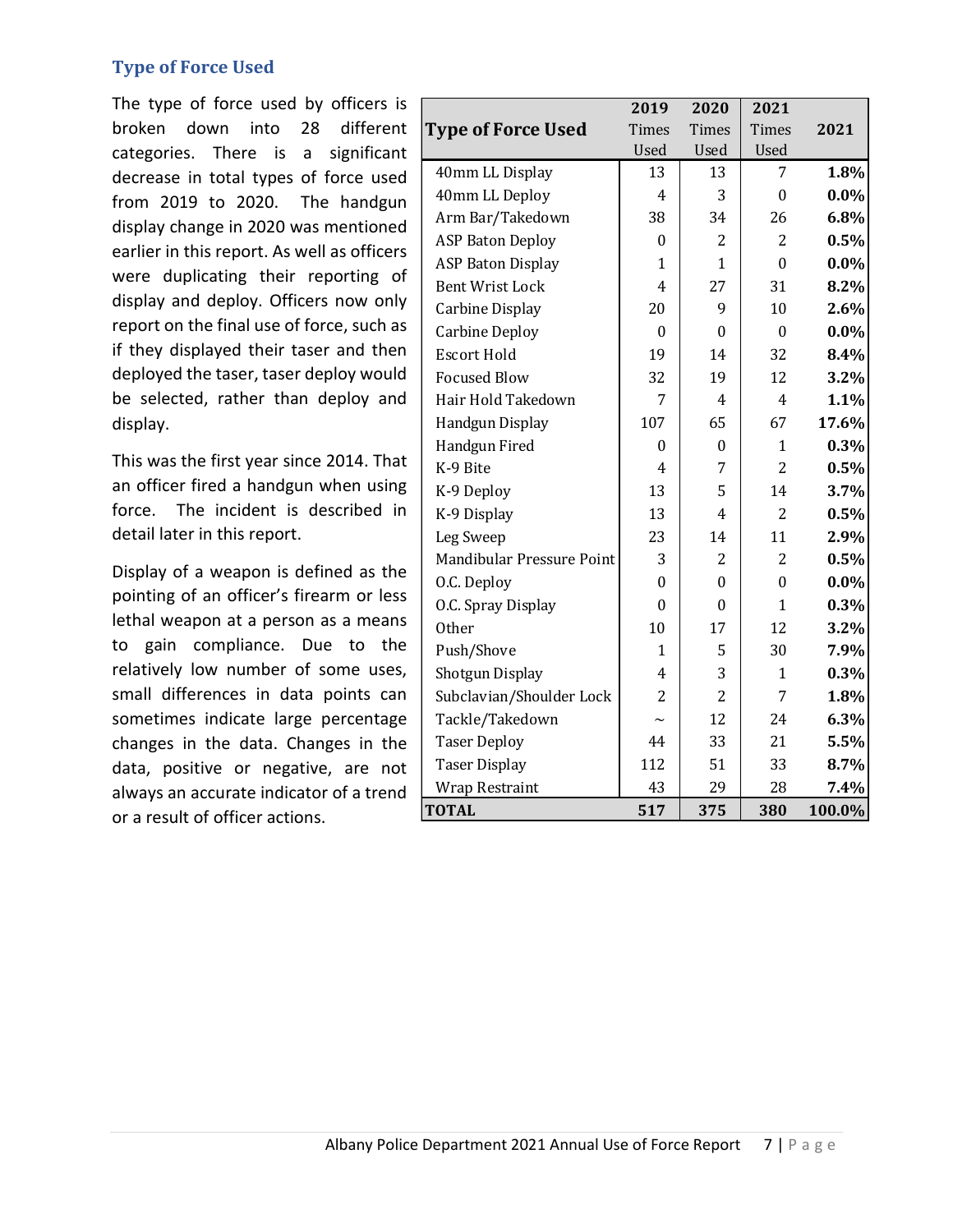# **Total Arrests Versus Total Use of Force Incidents**

There was a significant reduction in arrests in 2020 and continuing into 2021. The COIVD-19 pandemic caused some changes for booking at the Linn County Jail, which placed restrictions on the number of inmates that are housed at any given time. Due to these restrictions, officers are not taking physical custody of arrestees in many incidents. In lieu of arrest, officers issue a citation to appear in court for their criminal charges. In addition to the pandemic, Oregon Measure 110 went into effect on February 1, 2020. This bill decriminalized personal possession of illegal drugs. Possession of smaller amounts of controlled substances were reduced from a misdemeanor crime to a Class E violation. This is likely a significant factor in arrests.

| <b>Arrests vs. Incidents</b> | 2019    | 2020  | 2021    |
|------------------------------|---------|-------|---------|
| Arrests                      | 7.214   | 5,960 | 5,030   |
| Use of Force Incidents       | 263     | 166   | 172     |
| <b>Total Percentage</b>      | $3.6\%$ | 2.8%  | $3.4\%$ |

# **Total Calls for Service Versus Total Use of Force Incidents**

Use of force incidents based on calls for service have remained at a similar percentage over the past three years. Calls for service declined 19% from 2019 to 2020 and 15% from 2020 to 2021, which is likely due to the COVID-19 pandemic.

| <b>Calls for Service vs. Incidents</b> | 2019   | 2020   | 2021   |
|----------------------------------------|--------|--------|--------|
| Calls for Service                      | 45,606 | 36,960 | 31,643 |
| Use of Force Incidents                 | 263    | 166    | 172    |
| <b>Total Percentage</b>                | 0.58%  | 0.45%  | 0.54%  |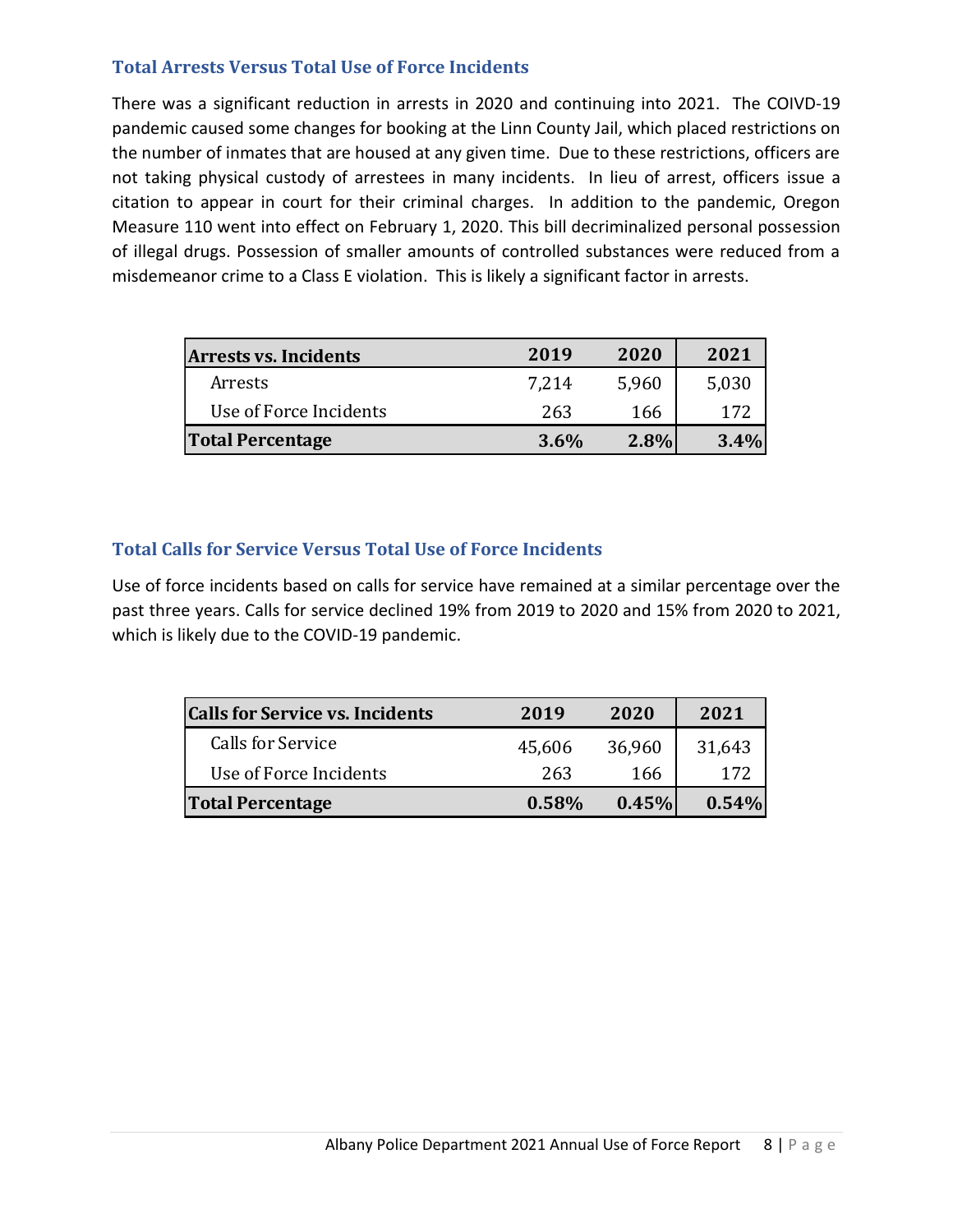#### **Day of Week/Time of Day**

The Albany Police Department use of force incidents by day of week in 2021 ranged from 18 to 29 incidents. Most days of the week had similar numbers of incidents, with Tuesday and Friday having the highest incidents.

Use of force incidents by time of day are broken down in four-hour increments beginning at midnight. Most use of force incidents occurred between 2001 hours and 0400 hours at 44.8%, and

the least between 0400 hours and 0800 hours at 7.6%.

There is nothing within the day of week or time of day data which indicates a concerning pattern or reoccurrence.

| Day of Incident | 2019 | 2020 | 2021 |
|-----------------|------|------|------|
| Sunday          | 39   | 19   | 25   |
| Monday          | 31   | 19   | 25   |
| Tuesday         | 39   | 25   | 29   |
| Wednesday       | 39   | 21   | 22   |
| Thursday        | 36   | 31   | 25   |
| Friday          | 40   | 22   | 28   |
| Saturday        | 40   | 29   | 18   |
| <b>Total</b>    | 264  | 166  | 172  |

| <b>Time of Incident</b> | 2019 | 2020 |     | 2021   |
|-------------------------|------|------|-----|--------|
| $0001 - 0400$           | 44   | 37   | 38  | 22.1%  |
| $0401 - 0800$           | 12   | 13   | 13  | 7.6%   |
| $0801 - 1200$           | 37   | 21   | 21  | 12.2%  |
| $1201 - 1600$           | 63   | 25   | 33  | 19.2%  |
| $1601 - 2000$           | 48   | 32   | 28  | 16.3%  |
| $2001 - 0000$           | 59   | 38   | 39  | 22.7%  |
| <b>Total</b>            | 263  | 166  | 172 | 100.0% |

#### **Use of Force Training**

All sworn personnel receive various use of force instruction during basic police training including case law, defensive tactics, baton, oleoresin capsicum spray (OC), handcuffing, firearms, less lethal, Multiple Interactive Learning Objectives (MILO), and more. Continuing education for all Albany police sworn personnel on use of force occurs multiple times each year. The formal use of force training during 2021 consisted of:

| May 2021      | 8 hours | Use of Force Training                           |
|---------------|---------|-------------------------------------------------|
| August 2021   | 4 hours | <b>Emergency Vehicle Operations Course EVOC</b> |
| October 2021  | 4 hours | <b>Active Threat/Defensive Tactics Training</b> |
| December 2021 | 4 hours | Firearms/Night Range                            |

DPSST requires eight hours of ongoing Firearms/Use of Force training each year. The Albany Police Department consistently trains more than the minimum required. Sworn officers also received numerous training bulletins on force issues. De-escalation training occurred during the four-hour use of force training in October, in addition to several training bulletins related to deescalation. Training bulletins in 2021 that related to use of force included: de-escalation, stress recognition, bias-based policing, mental health, foot pursuits, and all hazard response.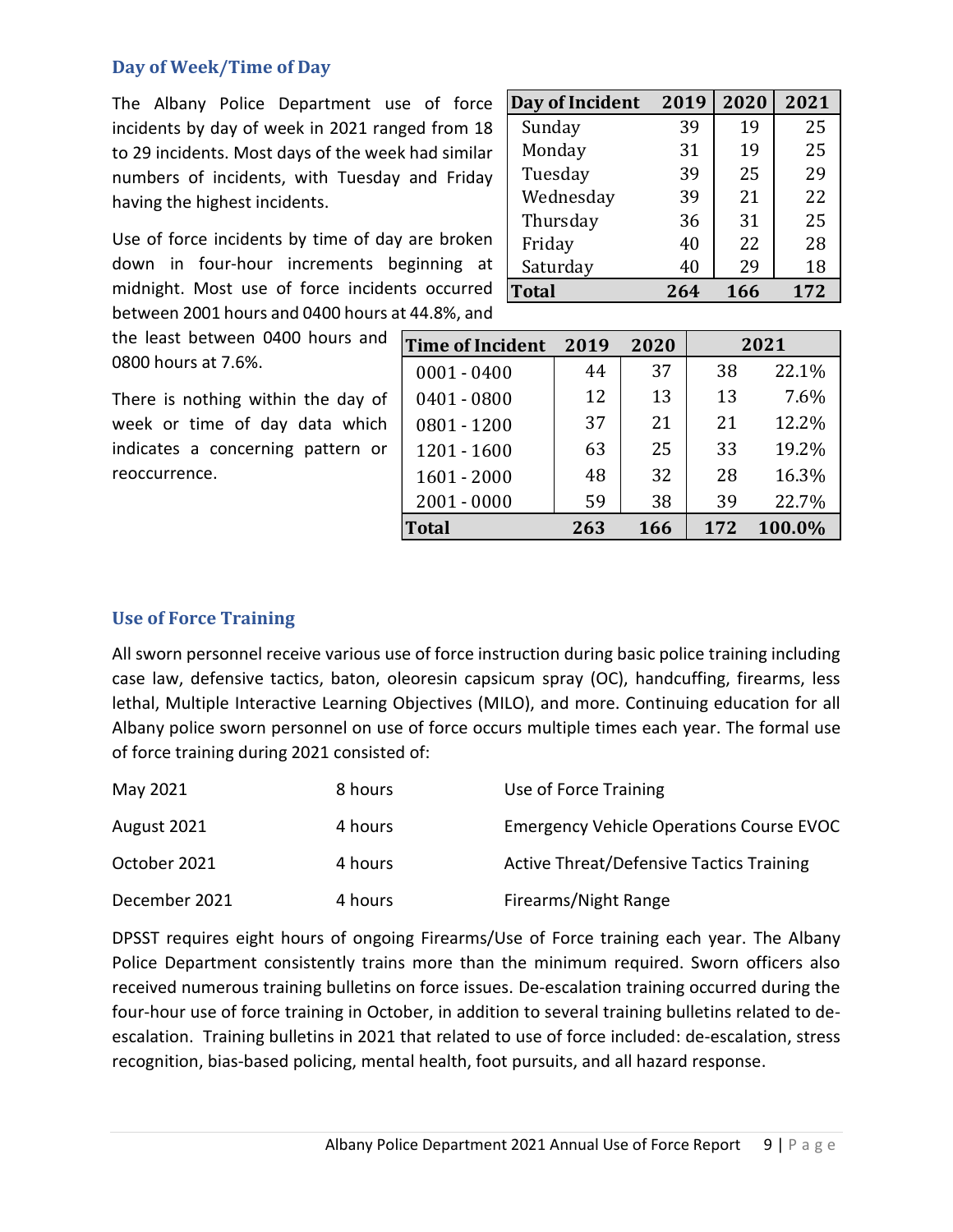# **Reporting**

Any use of force by a member of this department shall be documented promptly, completely, and accurately in an appropriate report, depending on the nature of the incident. The officer should articulate the factors perceived and why he/she believed the use of force was reasonable under the circumstances. To collect data for purposes of training, resource allocation, analysis, and related purposes, the department requires the completion of a Use of Force Report which is reviewed by a supervisor. Once the use of force report is approved by the supervisor as being complete, the use of force is reviewed through the use of force review process. The use of force report is combined with the incident report and reviewed by the sergeant, lieutenant, training coordinator, and captain. The review includes policy adherence, training needs, equipment status, and disciplinary issues.

#### **Equipment Review**

There were no equipment issues noted during the analysis.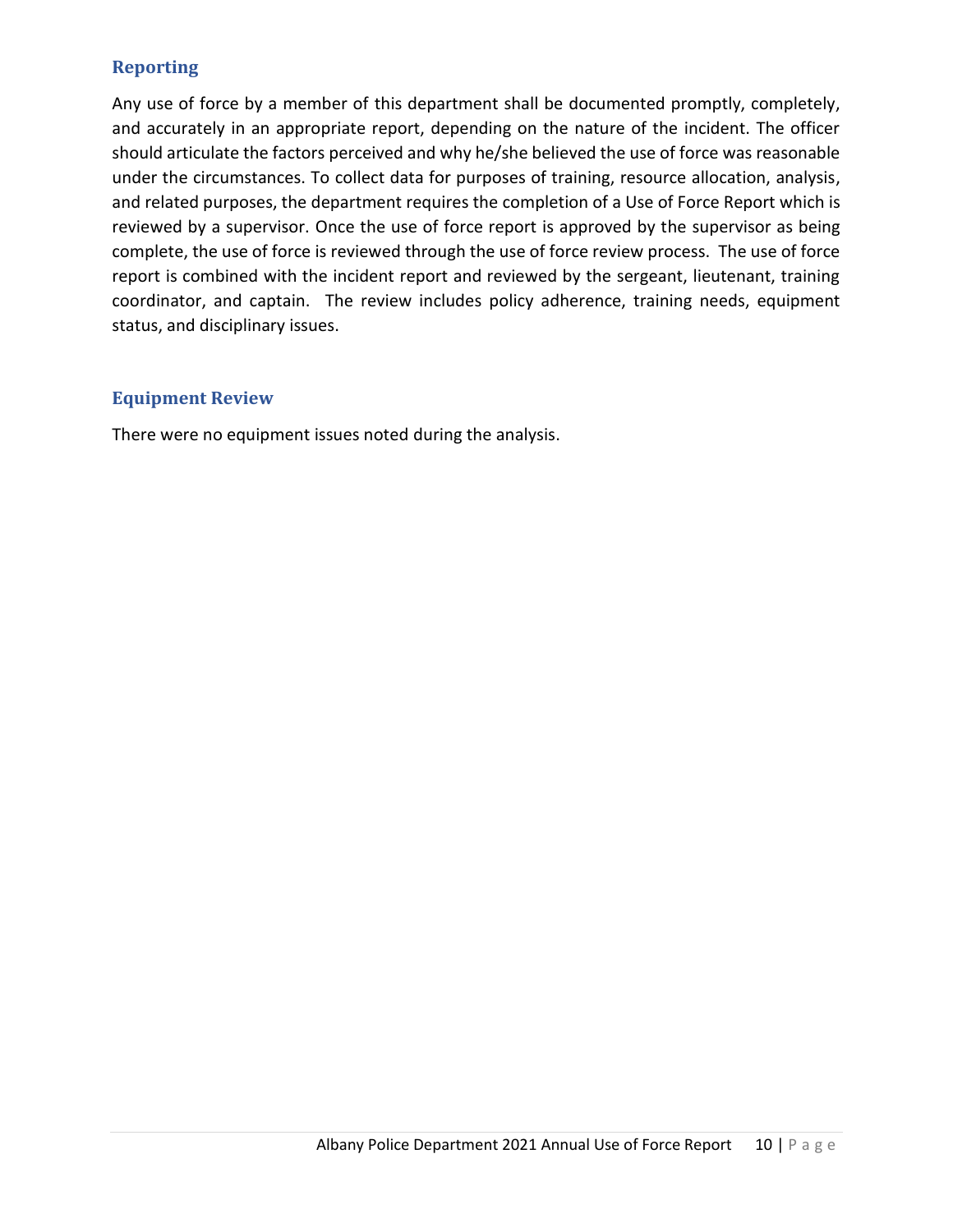# **Officer Injuries**

Most use of force incidents (91.1%) were resolved with no injury to an officer. Of the 257 officers involved in use of force incidents, 23 (8.9%) resulted in a minor injury to the officer. Minor injuries that did not require medical attention include injuries such as a scratch, bruise, or complaint of pain.

| <b>Officer Injuries During Use of Force</b> | 2019 | 2020 | 2021         |         |
|---------------------------------------------|------|------|--------------|---------|
| No Injury                                   | 371  | 210  | 234          | 91.1%   |
| Minor - No Medical Attention                | 17   | 8    | 18           | 7.0%    |
| Minor - Medical Attention                   | 0    |      | 5            | 1.9%    |
| Hospital                                    | 1    |      | $\theta$     | $0.0\%$ |
| Fatality                                    | 0    |      | $\mathbf{0}$ | $0.0\%$ |
| <b>Total</b>                                | 389  | 220  | 257          | 100.0%  |

# **Other Persons Injured**

Most use of force incidents (81.9%) were resolved with no injury to any person. Minor injuries that did not require medical attention include injuries such as a scratch, bruise, or complaint of pain. The number of persons injured has been consistent over the past three years. Hospitalizations decreased in 2021 from the two previous years.

| <b>Person Injuries During Use of Force</b> | 2019 | 2020 | 2021 |        |
|--------------------------------------------|------|------|------|--------|
| No Injury                                  | 247  | 134  | 149  | 81.9%  |
| Minor - No Medical Attention               | 26   | 17   | 17   | 9.3%   |
| Minor - Medical Attention                  | 11   | 18   | 13   | 7.1%   |
| Hospital                                   | 6    | 8    |      | 1.6%   |
| <b>Total</b>                               | 290  | 177  | 182  | 100.0% |

#### **Summary of Hospitalizations**

#### **21-00901**

Officers responded to a report of a felony shoplift. The subject had fled the store with over \$1,200 of merchandise. An officer located the subject running down a nearby street. The officer commanded the subject to sit on the ground and advised him that he was under arrest. The subject did not comply and continued to retreat away from the officer. The officer deployed the patrol K9 and maintained control of the K9 while continuing to give commands to the subject. The officer noticed a large knife on the hip of the subject. Two other officers arrived on scene, one deployed a Taser, while the other officer tackled the subject to the ground. With the assistance of three officers, they were able to detain the subject. During the struggle, the subject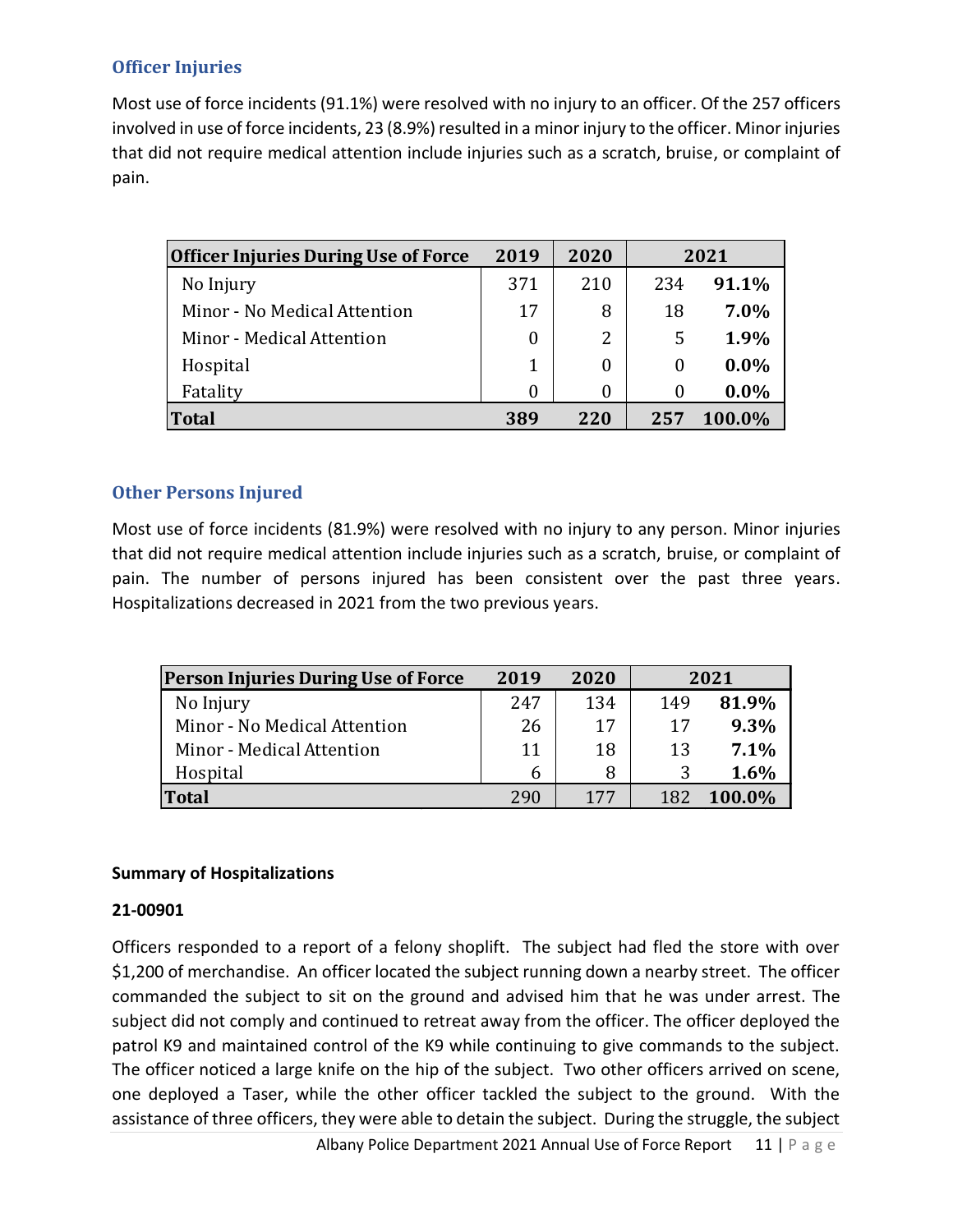sustained injury to his face and elbow, and one officer sustained injury to his forehead, hands, neck, and blood exposure. The subject was transported to the hospital and treated for his injuries prior to being lodged in jail. The officer was treated at the hospital for his injuries. The subject was arrested for Theft I, Possession of a Restricted Weapon by a Felon (x4), Carrying a Concealed Weapon (x2), Resisting Arrest, and multiple outstanding warrants.

# **21-01235**

Officers responded to the report of a domestic disturbance. The caller reported hearing a female screaming for help. Officers determined the need for Community Caretaking based on witness statements and forced entry into the residence. The subject barricade himself in a room. Officers used tactical entry and several warnings prior to deploying the K9. The K9 bit the subject, and an officer deployed the Taser on the subject. The subject was detained and immediately treated by medics for the bite and Taser probe removal. The subject was arrested for several existing warrants and Resisting Arrest.

# **21-08452**

Officers responded to a call to contact an adult male suspect for Violation of a Restraining Order. During the encounter the officer advised the male suspect had a knife and told him he wasn't going back to jail. The subject threatened the officer and advanced on him with a knife in each hand. The officer repeatedly ordered the suspect to drop the knives before discharging his duty weapon striking the subject in the leg.

The suspect dropped his knives and officers provided lifesaving efforts. The suspect was transported to a local area hospital with a gunshot wound. The suspect was subsequently arrested for Violation of a Restraining Order and Unlawful Use of a Weapon.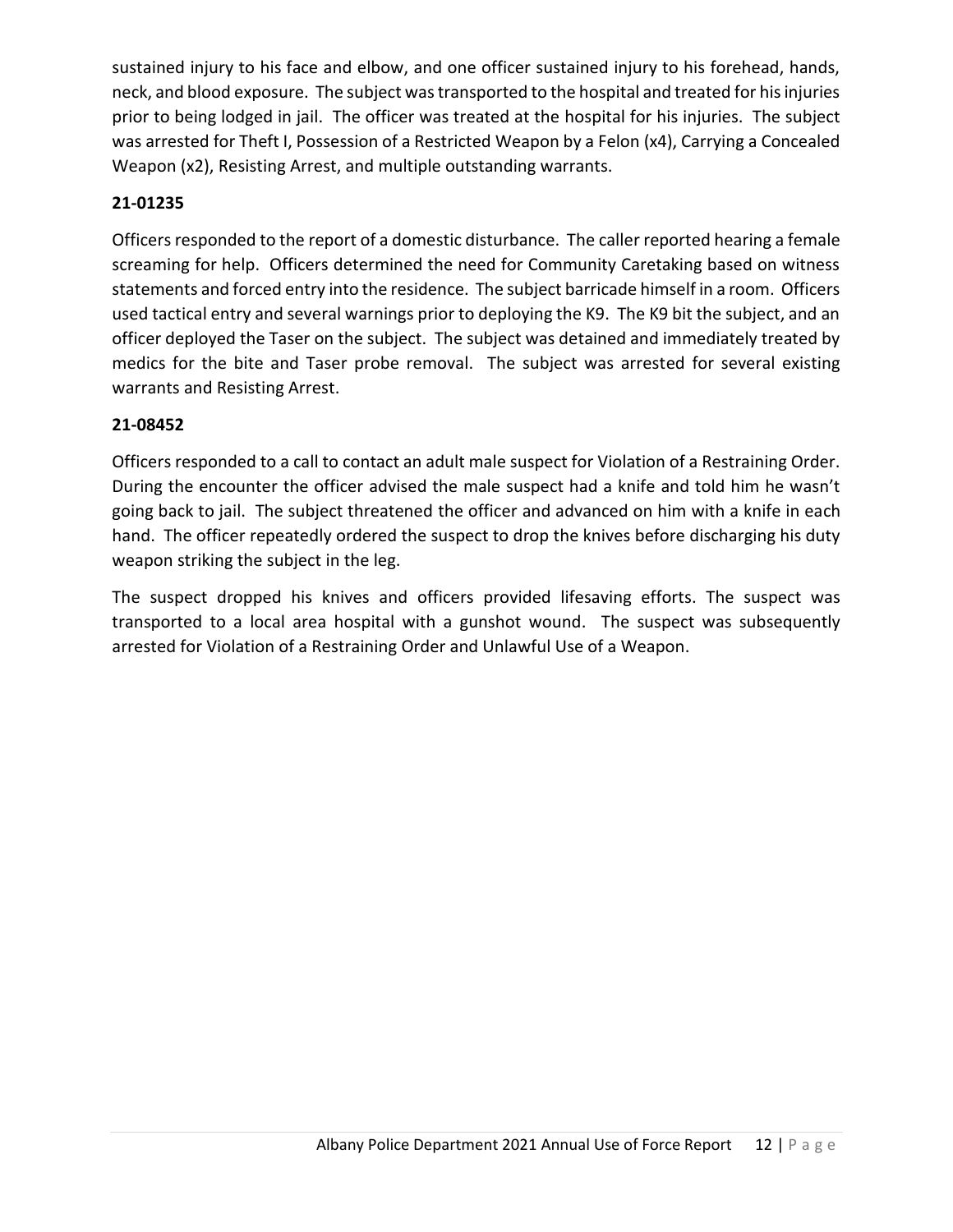# **Assault on Officer Review**

During 2021, there were 20 reported assaults or attempted assaults on officers. These crimes are charged as Assault of Public Safety Officer, Attempted Assault of Public Safety Officer, or Aggravated Harassment.

#### **21-00081**

Officers were dispatched to the report of an assault on medical professionals. Two officers contacted the female subject and placed her in handcuffs. The female subject was seated on her knees and started lunging her head towards one of the officers. Officers attempted to control the female subjects' movements and she began to kick at the officers. The officers requested for additional units to respond with a WRAP restraint. The officers were able to place the female subject in the WRAP and seated her in the backseat of a patrol car. Officers contacted several victims to regarding the initial assault. The female subject was arrested for Attempted Assault of a Public Safety Officer, Harassment (x2), Criminal Mischief III, Resisting Arrest, and Disorderly Conduct II.

#### **21-00275**

Officers were dispatched to attempt to locate a driver who was possibly under the influence of intoxicants. One officer arrived at the location and found a female asleep in the driver's seat of a vehicle not in a parking space. It took the officer several attempts to wake the female. The officer requested medical personnel to the scene. Once the female was awake the officer began conducting a field sobriety test in which the subject failed and was placed under arrest. The female subject resisted arrest and fought with two officers. They were able to place her in the WRAP restraint, seated her in the back of a patrol vehicle and drove her to the hospital for evaluation. Once they arrived at the hospital, officers attempted to grab the WRAP restraint and place her on a gurney provided by hospital staff. The female subject headbutted one officer in the head causing pain. Once the female subject was cleared from the hospital, she was driven to jail and charged with Driving Under the Influence of Intoxicants, Reckless Driving, Criminal Mischief III, Resisting Arrest, and Attempted Assault on a Public Safety Officer.

#### **21-0521**

An officer responded to the report of a stolen vehicle. The officer took the report and marked the vehicle as stolen. A few hours later the vehicle was spotted driving through town. Officers conducted a high-risk traffic stop. The subject refused to exit the vehicle and sped away from the traffic stop. Officers did not pursue the vehicle as they believed it was not safe. Officers drove to the subject's known residence and found the stolen vehicle and the subject. Officers attempted to detain the subject and place her in handcuffs, she fought with the officers and kicked one in the knee, hyperextending the officers knee. The subject was arrested for Unauthorized Use of a Vehicle, Elude, Assault on a Public Safety Officer, and Resisting Arrest.

#### **21-00687**

Officers responded to the report of a female yelling and trespassing on business property. One officer arrived and began talking with the female and told her she had to leave the premises. The female subject refused to leave, continued yelling, while pulling a sleeping bag over her head and laying down on the ground. The officer began writing a citation for the female subject violating a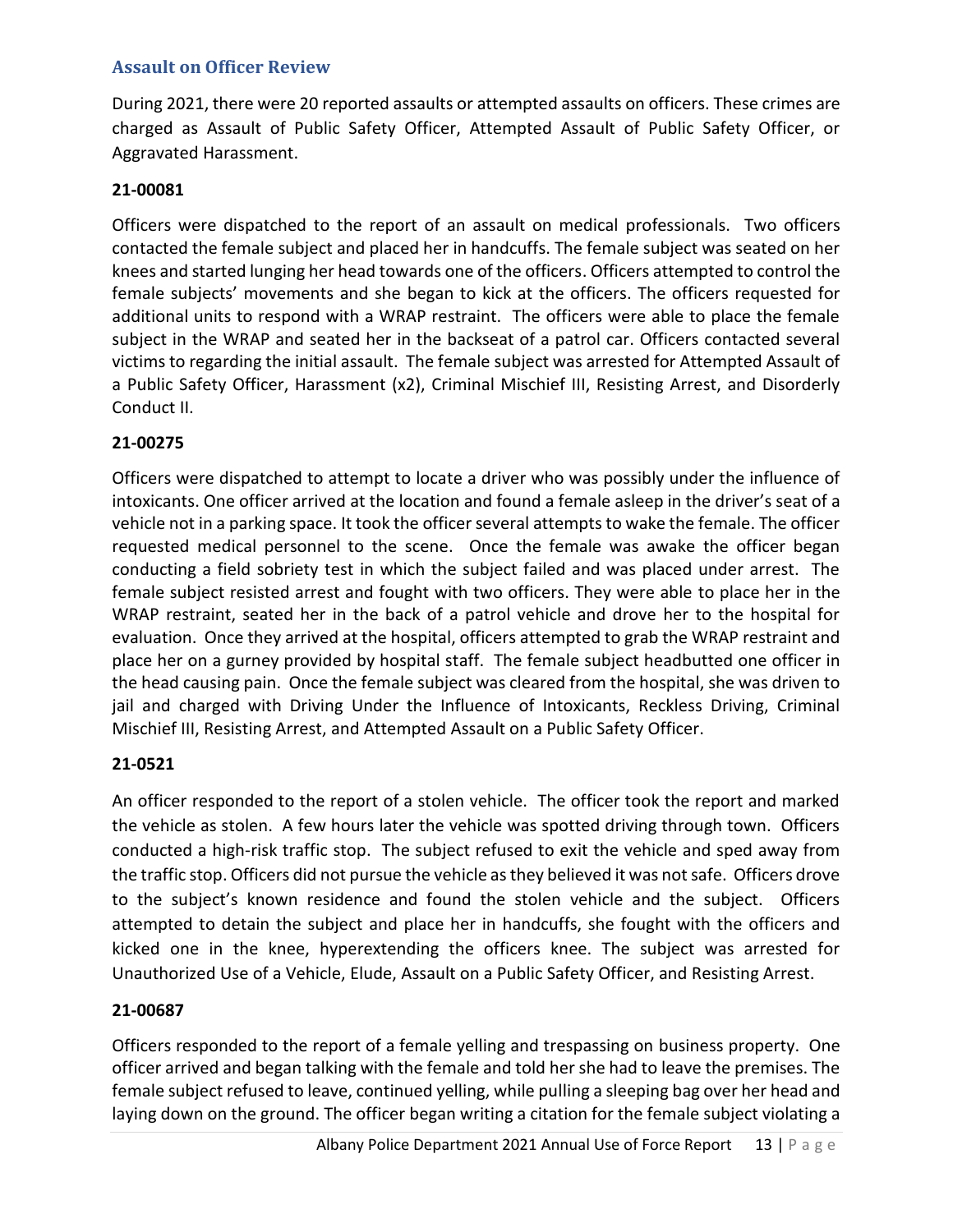trespass agreement. The subject began walking away and spit on the officers' patrol car. The subject then threw a bag of food at the patrol car and continued to walk away. The officer commanded the subject to stop and she continued to walk away. The officer followed the subject through another business parking lot where the female subject pulled down her pants and urinated in the parking lot. An additional officer arrived on scene to assist with arresting the subject. The two officers were able to detain the subject and place her handcuffs. As they escorted her to the patrol car, the subject spit on one of the officers. The female subject was transported to jail and charged with Aggravated Harassment, Criminal Trespass II, Resisting Arrest, Criminal Mischief III (x2), Escape III, Interfering with a Peace Officer, and Littering.

# **21-02523**

Officers responded to a report of a domestic disturbance. The male subject was placed in handcuffs. The subject was saying erratic comments, some of which did not make sense. The subject began to bang his head on the patrol car. It became apparent that the male was having a medical emergency. The officers took the male to the emergency room. Upon arrival they put the male subject into the WRAP restraint before admitting him to the hospital. The subject spit in one of the officers faces when the officer was applying the WRAP. The medical attention needed for this subject was not due to the officers' actions. The subject was charged with Aggravated Harassment.

# **21-02674**

Officers responded to a request for assistance from Detectives to arrest a wanted subject. The officers and detectives knocked on the apartment door of the subject and ordered him to exit. The male subject exited his apartment and was placed in handcuffs and arrested for his outstanding warrant. He was transported to the Albany Police Department. During the transportation, the subject threated to punch the officer in the face several times. Upon arrival to the police department the subject spit on one of the officers. The subject was transported to jail and charged with Aggravated Harassment, Failure to Register-Felony, and a Parole Violation warrant.

# **21-03818**

Officers responded to the report of a disturbance between two males. Officers determined that one of the two males would be placed under arrest. The subject to be arrested did not obey directives to be placed in handcuffs. The subject struggled with officers and attempted to punch one of the officers in the head. During the struggle one officer sustained an injury to the knee and the subject sustained a small cut to his cheek and arm. Officers requested medical personnel to the scene to evaluate the subject's injury. The subject was cleared from medical personnel and transported to jail. He was lodged for Attempted Assault in the Second Degree, Unlawful Use of a Weapon, Attempted Assaulting a public Safety Officer, Menacing, Resisting Arrest, and Criminal Trespass in the Second Degree.

# **21-04041**

Officers responded to the report of a male subject jumping in front of cars. While officers were enroute they received an update that the male was laying on the ground and holding onto a vehicles tire. An officer and a lieutenant contacted the male and attempted to assist him in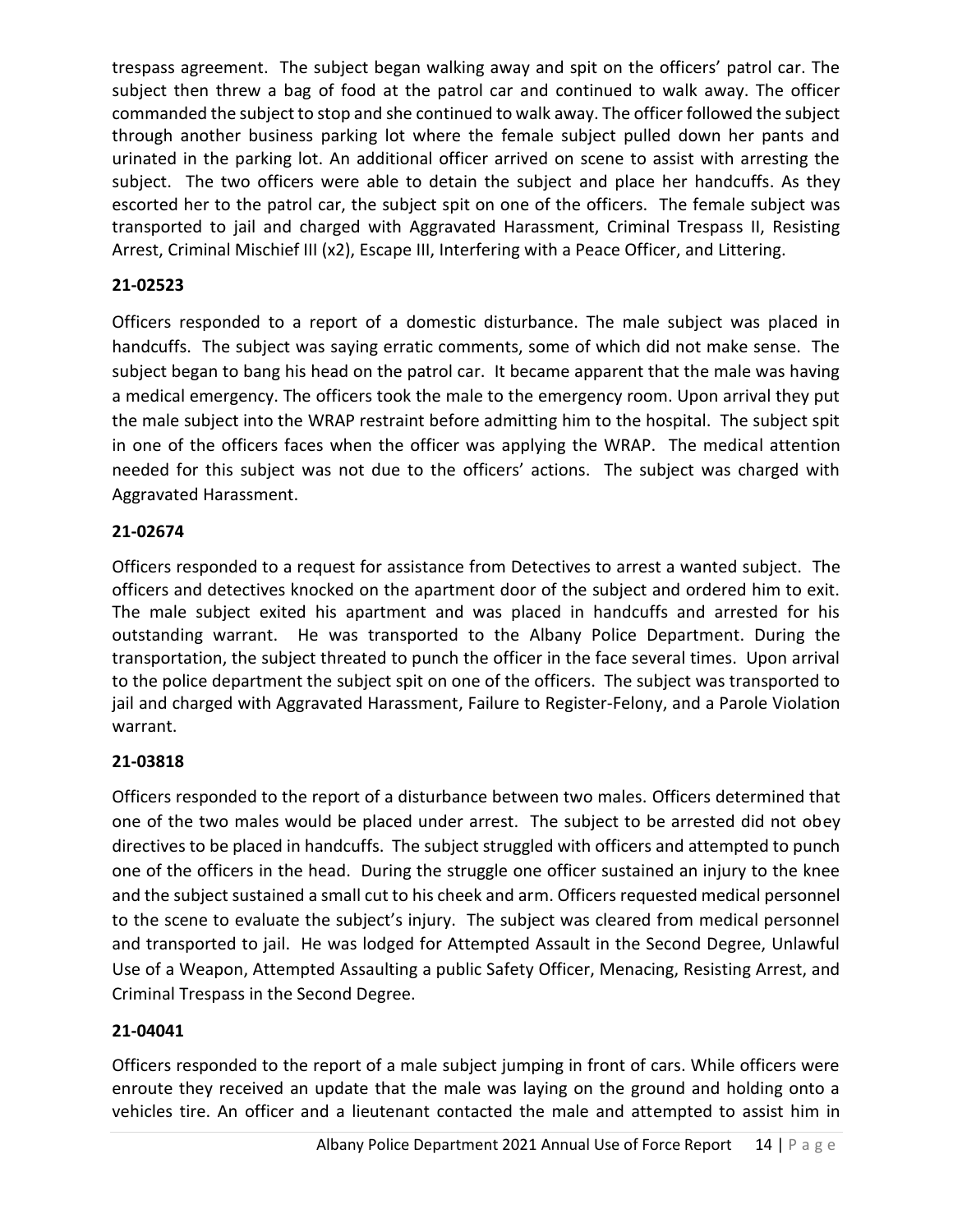standing up. The male immediately started kicking and punching the officers. One of the officers was punched in the face and kicked in the groin. The officer responded with focused blows while taking ahold of the male's arm. The lieutenant used his taser in the drive stun mode and tased the male subject in the back in order grab ahold of his other arm. The officers were able to handcuff the male, stand him up, and get him to the sidewalk out of the roadway. Medics were on scene and able to evaluate the male. Officers escorted the subject to a patrol vehicle and the male became angry again, kicked his feet on the patrol car to avoid entering the backseat. Officers retrieved the WRAP restraint and spit hood and secured the male prior to transporting to the hospital for further medical evaluation. He was released for transportation to jail and charged with Resisting Arrest, Assault on Public Safety Officer, Attempt Assault on Public Officer, and Disorderly Conduct II.

# **21-04177**

One officer responded to the report of a male trespassing in a neighborhood. The officer attempted to engage in conservation with the subject, but the man ignored the officer. The male walked away from the officer towards a sword that was laying in the grass. The officer took a hold of the subjects' arm as the subject continued to disobey commands and near closer to the sword. The subject tensed up and the officer took the subject to the ground and called for a cover officer. The subject spit on the officer. The officer held the subject head down on the ground until another officer arrived to assist with handcuffing the subject. The subject was transported to jail and charged with Aggravated Harassment and Resisting Arrest.

# **21-04263**

One officer responded to a welfare check on a male and female outside of a convenient store. The male subject had an outstanding warrant for his arrest. The officer called for a second unit to arrive to assist with the arrest. When the second officer arrived, they attempted to handcuff the male and the male subject resisted arrest. The officers took the subject to the ground in order to gain control of him. During the struggle one of the officer's wrists was trapped under the subject on a curb. The officer sustained a sprained wrist. The male subject was transported to jail and charged with Parole Warrant, Resisting Arrest, and Assault on Police Officer.

# **21-04704**

Officers responded to the report of a fight between two females outside of a restaurant in the early morning hours. One of the females (a juvenile) was highly intoxicated and screaming. Officers attempt to calm down the female. Officers called for medics to respond to the scene to evaluate her. Officers placed her handcuffs for safety reasons until medics arrived. When medics arrived, they removed the handcuffs from the female. The female subject slapped one officer and kicked him in the leg. The officers were able to secure the female on a medical gurney to be transported to the hospital for evaluation. The female juvenile was referred to the Juvenile Department for MIP-Alcohol, Disorderly Conduct, and Harassment.

# **21-05876**

Officers responded to the report of a suspicious circumstance of a male subject threatening to fight a convenient store clerk. The male subject admitted to the officer that he was in possession of a knife and a felon. The male subject continued to ask the officer to arrest him and stated he wanted to go back to jail. The male subject had not committed a crime, so the officer was not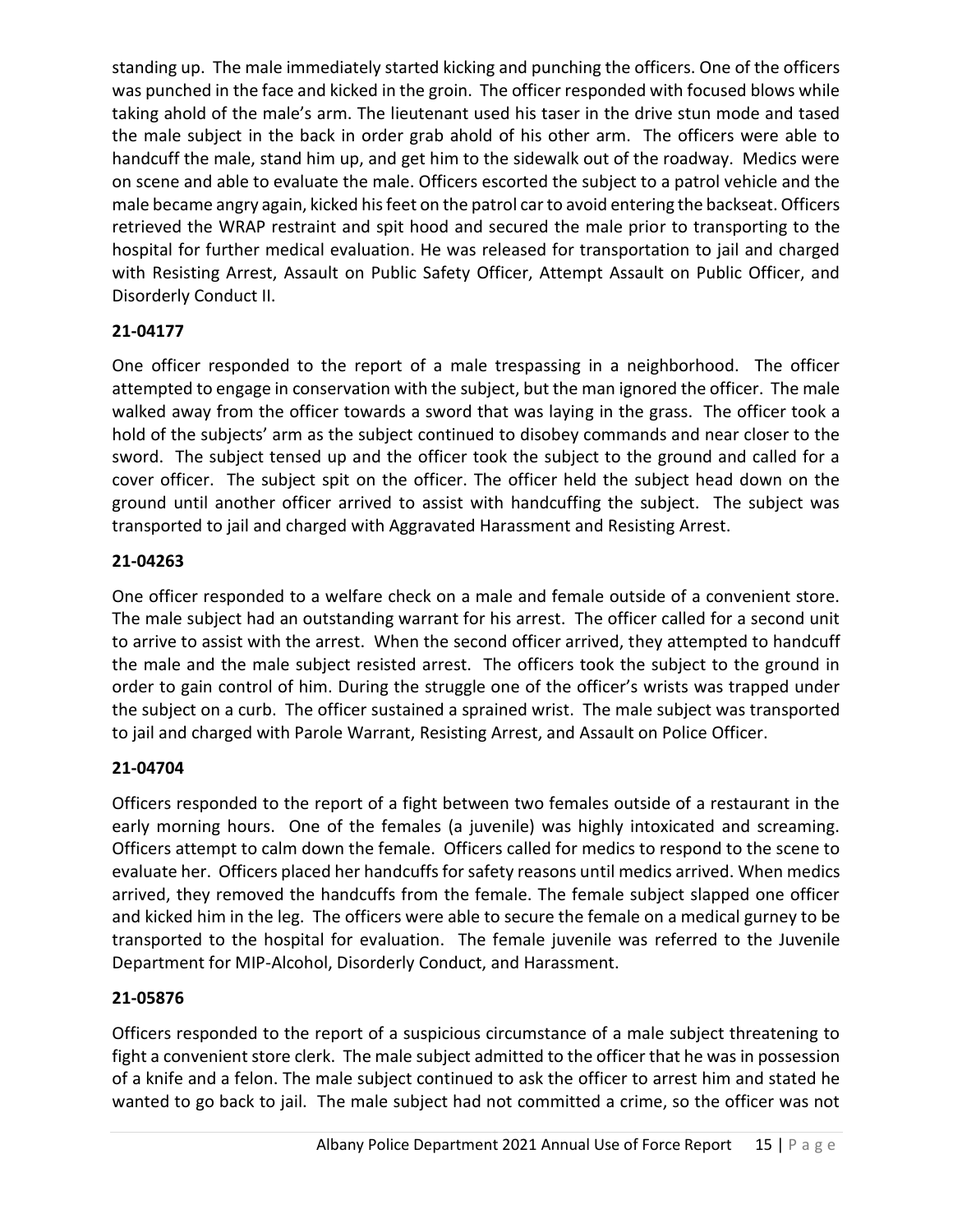able to arrest him. The male subject got very upset, removed his hat and sweatshirt, and threatened to become violent with the officers if they did not arrest him. The male kicked the store window, punched the ice machine, and threatened the officers again. At this time, officers had cause to arrest the male and placed him in handcuffs with no incident. The subject was transported to jail and charge with Attempted Assault on Police Officer (x3) and Disorderly Conduct II.

# **21-06014**

An officer responded to the report of a female trespassing on a business property. The female subject was in the parking yelling at cars and refusing to leave. The officer contacted the female and advised her to leave the premises. The subject refused to leave and continued to yell at the officer. The officer attempted to detain the subject in handcuffs, but the female resisted and continued to be verbally aggressive toward the officer. The officer was able to place her in handcuffs and call for a cover officer to assist. The female subject continued to yell at the officer and spit on the officer several times stating that she had COVID. Additional officers arrived on scene and were able to detain the female with handcuffs and a spit hood and seat her in the back of patrol car. The female subject was transported to the jail and charged with Aggravated Harassment, Resisting Arrest, and Criminal Trespass.

# **21-06101**

Officers responded to the report of a male subject trespassing on business property. Officers contacted the male and told him to leave the property. The subject refused to leave after several requests from the officers. The subject was placed under arrest for criminal trespass and ask to place his hands behind his back. The subject refused to cooperate, raised both of his hands, and clenched his fists. Officers grabbed the subjects' arms and the subject attempted to elbow one of the officers in the face. The officers tackled the male to the ground causing one officer to sustained abrasions to both elbows and cuts to the left knee. Three officers were able to place the subject in handcuffs and waited for additional officers to arrive with the WRAP. Several officers assisted with placing the subject in the WRAP restraint and seating him in the back of a patrol car. The subject was transported to jail and charged with Attempt Assault on Public Safety Officer, Resisting Arrest, Disorderly Conduct II, and Criminal Trespass II.

#### **21-06294**

Officers responded to a report of a male trespassing in the backyard of a residence around midnight. Officers arrived and contacted the male, who officers recognized from previous incidents as very aggressive, unpredictable, and carries firearms. The male subject had previously been trespassed from this property. The male subject appeared willing to comply by getting on his knees and spreading his arms out wide. One officer attempted to grab his wrist, the subject stood up and started running away. Officers commanded the subject to stop, but he continued to elude on foot across the street and jumped over a fence. The subject stated he gave up from the other side of the fence. Officers took the subject to the ground and detained him in handcuffs. During the struggle, one officer sustained a cut on the forearm and a different officer was hit in the face leaving a red mark above the eye. The subject continued to fight with officers as they escorted him to the patrol vehicle. Due to the subjects continued aggression and failure to follow commands, officers placed the subject in the WRAP restraint and transported the subject to the hospital for evaluation. The subject was medically cleared, transported to jail, and charged with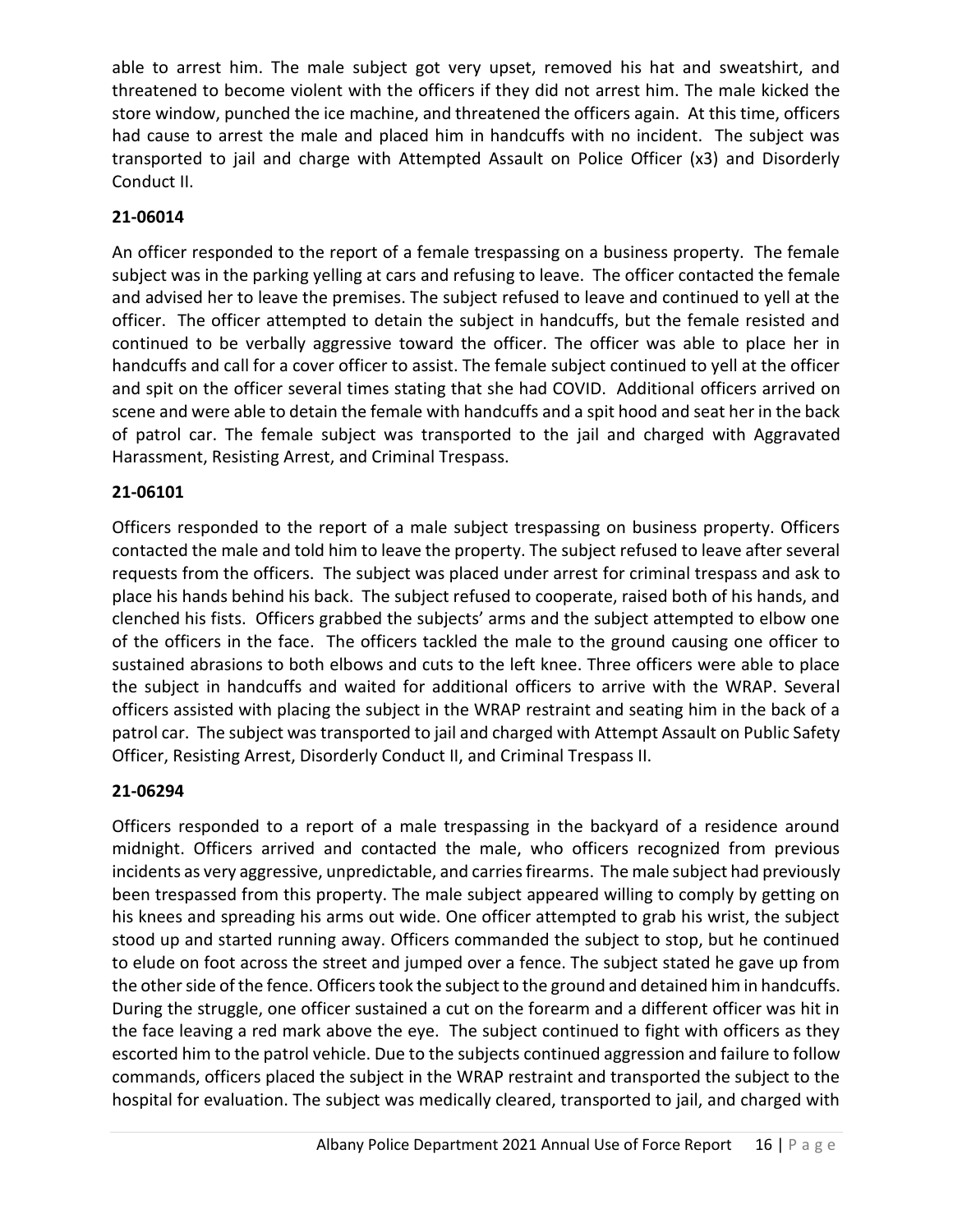Criminal Tress II, Escape III, Interfering, Resisting Arrest, Harassment, and Assault on Public Safety Officer.

# **21-06559**

Officers were dispatched to a criminal trespass complaint, where a male subject that was previously trespassed had returned to the business property. When the officer arrived, there were two LCSO deputies on scene and chasing the male subject on foot. The APD officer was able to catch up to the subject his in patrol vehicle. The officer gave the male subject commands to stop. The subject stopped, turned towards the officer, and balled his hands into fists. The officer commanded the subject to the ground, and he complied. The officer was able to place the subject in handcuffs. The subject, on the ground in handcuffs, raised up, turned and spit on the officer. At this time a sergeant arrived and was able to assist with placing a spit hood and WRAP restraint on the subject. The male subject was transported to jail and charged with Aggravated Harassment, Assault IV, Criminal Mischief III, and Criminal Trespass II.

# **21-06660**

Officers responded to the report of domestic disturbance. The male subject was throwing glass into the roadway and attempting to fight people. When officer arrived, they observed scattered broken sharp porcelain in the roadway in front of the residence. The male subject was verbally aggressive towards the officers. Officers decided to arrest him for Offensive Littering. The male subject resisted arrest and it took three officers to placed him in handcuffs. The officers escorted the subject outside to the patrol vehicle where the male subject attempted to pull away from the officers and kicked one of the officers. The officers requested the WRAP restraint to the scene. The male subject called one of the officers a bias driven derogatory word. Officers were able to secure the subject in the WRAP and seat him in the back of a patrol vehicle. The male subject was transported to jail and charged with Assault Public Safety Officer, Harassment, Bias Crime II, Resisting Arrest, Disorderly Conduct II, and Offensive Littering.

# **21-07327**

Officers were dispatched to a suicidal subject, reporting a male was intoxicated and threatening to cut his wrists. When officers arrived, they located the male yelling and throwing personal belonging out of the residence onto the sidewalk. The male was verbally aggressive towards the officers, but willingly was placed in handcuffs. Once detained, the male subject spit on one of the officers, kicked the patrol vehicle, and continued to spit at the officers. The officers were able to place a spit hood and WRAP restraint on the male. He was transported to jail and charged with Disorderly Conduct and Aggravated Harassment.

# **21-08455**

A Field Training Officer (FTO) was on patrol with a recruit officer when the FTO noticed an older truck driving with plates that did not match the description of the vehicle. The FTO activated lights to initiate a traffic stop on the vehicle. The driver pulled over, exited the vehicle, and shut the door. The officer explained the reason for the traffic stop and the male subject stated he was borrowing the vehicle. The subject gave the officers a false name and did not have identification. The FTO told the subject that he was going to be detained until the FTO could figure out what was going on with the vehicle. The male subject turned and ran away from the officer. The officers chased the subject on foot and the male subject fired a handgun at the officers. The male subject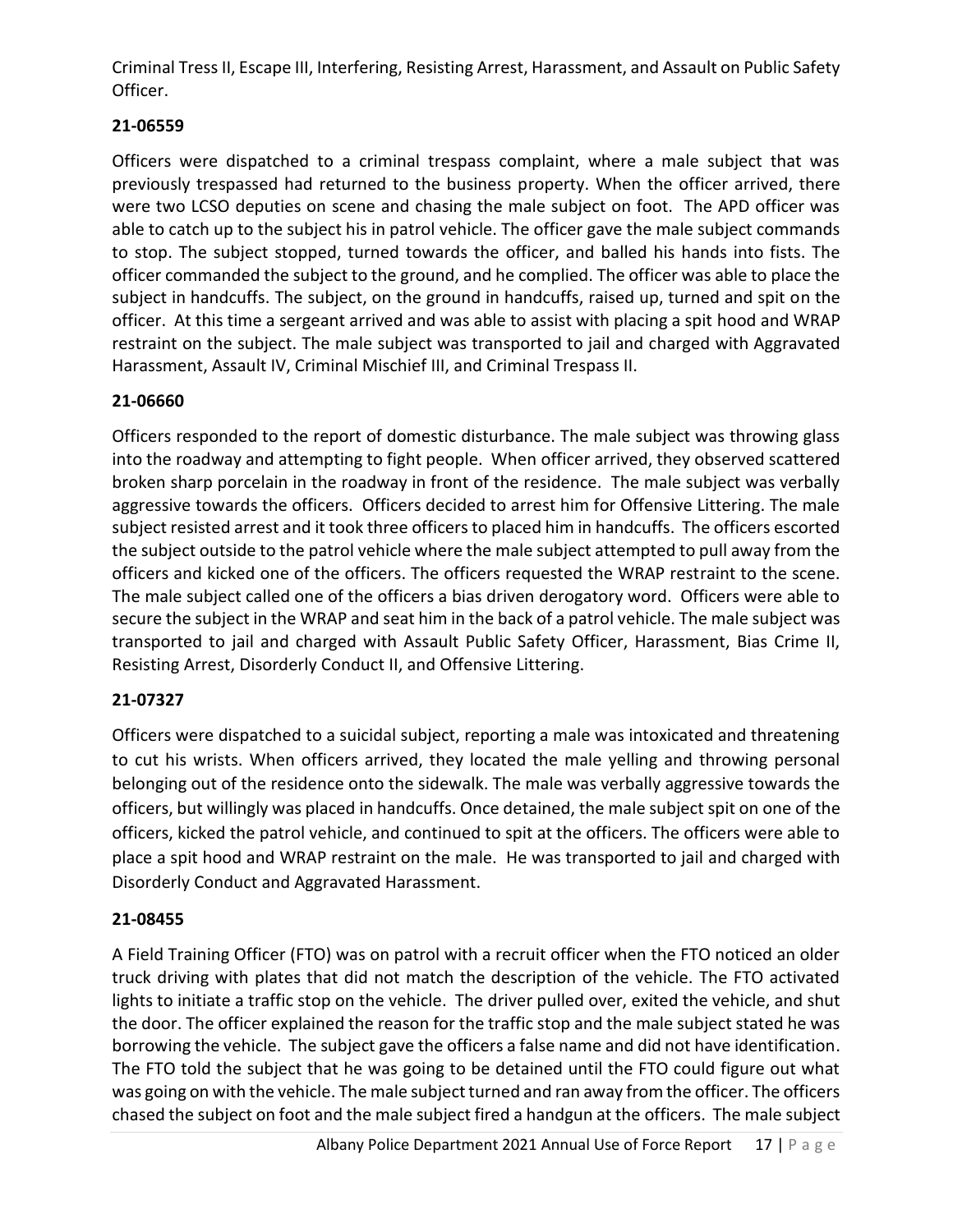fled on foot and was not located during this incident. The recruit officer sustained minor injury from gravel hitting his face from the gunshot. The male subject was later identified and arrested. The subject was transported to jail and charged with Attempted Aggravated Murder (x2), Felon in Possession of Firearm, Unlawful Use of Weapon, Fail to Appear I, Fail to Appear II, Fail to Appear on Criminal Citation, Fail to Appear - Bench Warrant (x13), and Parole Violation.

#### **21-08490**

Officers responded to the report of a vehicle crash and a male subject fled the scene on foot. While one officer was enroute, the officer located a male matching the description walking down the road near the crash. The officer contacted the male and asked for his identification. The male subject stated he had warrants and would not give his name. The officer approached the subject to detain him and the subject pulled away and punched the officer in the face and fled on foot. The officer gave chase, the conditions were dark with snow on the ground. The officer lost sight of the subject but was able to track footprints in the snow. It appeared that the subject had entered a residence. The officer was able to speak with the resident regarding the ongoing incident. Officers were outside the residence and heard yelling that the subject was inside the home. Officers ran into the house and located the resident and subject struggling in the garage. Officers ensued in a struggle with the subject, which resulted in him being handcuffed on the ground. The subject continued to resist and be verbally aggressive to persons that were present. Officers escorted the male subject into the back of a patrol car and learned the male subject was a juvenile. The subject was evaluated by medical professionals on scene, and he was transported to the hospital for further evaluation. The hospital cleared the subject for transportation to Albany Police Department while waiting for proper arrest documentation. Officer received the required PC affidavit and transported the juvenile to the juvenile detention center. The juvenile was charged with Assault of Public Safety Officer, Resisting Arrest, Harassment, and Burglary I.

#### **Trends and patterns for these incidents are:**

- Calls resulting in Assault or Attempted Assault on a Police Officer stemmed from both self-initiated work and calls for service.
- Seven incidents involved the subject kicking at the officer.
- Eight incidents involved the subject spitting at or on the officer.
- Six incidents involved female subjects.
- Two incidents involved juveniles.
- Nine incidents involved the use of the WRAP restraint device.
- Most incidents mentioned above occurred during a stop or an arrest of a subject. Prior to the detention or stop, most of the subjects displayed some type of fight or flight behavior. Most incidents were rapidly evolving and had little known risk factors.